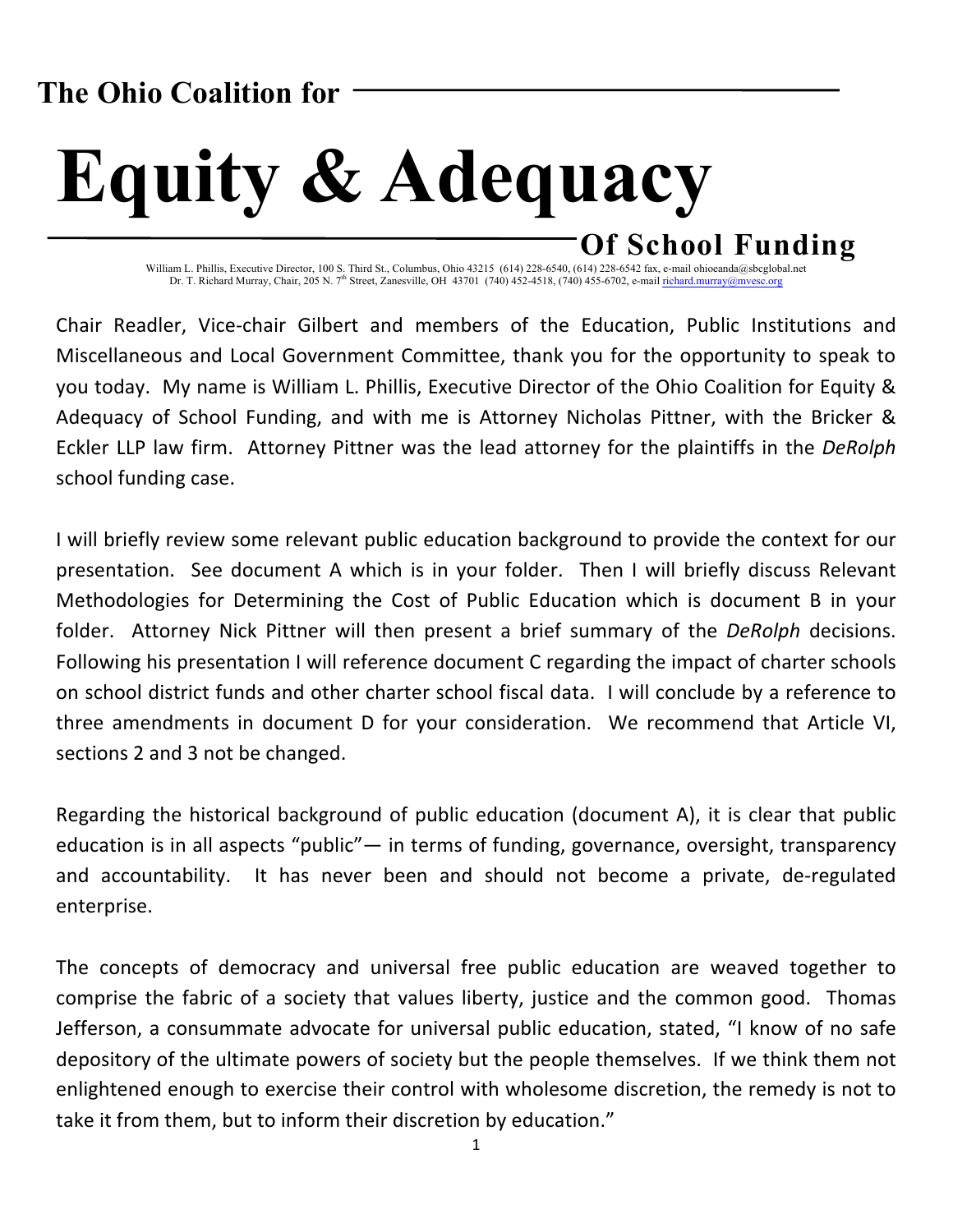Jefferson's education philosophy was engrained in the Land Ordinance of 1785, wherein a portion of each township was to be set aside for the support of schools and in the Northwest Ordinance of 1787 wherein is stated, "But religion, morality, and knowledge, being essentially necessary to the good government and happiness of mankind, schools and the means of instruction shall forever be encouraged..."

Ohio's first Constitution, written in 1802, provided that schools and the means of instruction would be encouraged by legislative provision. The 1802 Constitution also provided that the poor would have equal participation in government-supported schools.

Ohio's early laws for public education, in 1821 and 1825, provided for the (a) establishment of school districts within each township, (b) for board members elected by the community to be responsible for the operation of the public schools and (c) for property taxes.

The common school system in Ohio was initiated by the 1821 and 1825 enactments. The legislature gave momentum to the common school movement in Ohio by employing Samuel Lewis as the Superintendent of Common Schools in 1837. Although he served only three years, he inspired a greater state commitment to the common school movement.

The delegates to the Constitutional Convention of 1850 and 1851 obligated the state to secure a thorough and efficient system of common schools. The state became responsible for the system, but the delivery of educational opportunities was maintained at the local community level via elected board members. Board members were made responsible for the operation of the public schools within their respective districts.

The common school system developed slowly and incrementally subsequent to the 1851 "thorough and efficient" constitutional mandate, but laws were enacted to increase its capacity to educate all of the children. During the Constitutional Convention of 1912, the delegates developed an amendment which seemed to be designed to quicken the pace of the growth and development of the public school system. Ohioans approved the amendment (Article VI, section 3) which required the state to organize, administer and control "the public school system of the state supported by public funds." Within seventeen months of the passage of this amendment on September 12, 1912, (a) a major school survey commission report was written and issued, (b) a statewide "School Survey Day" was conducted in the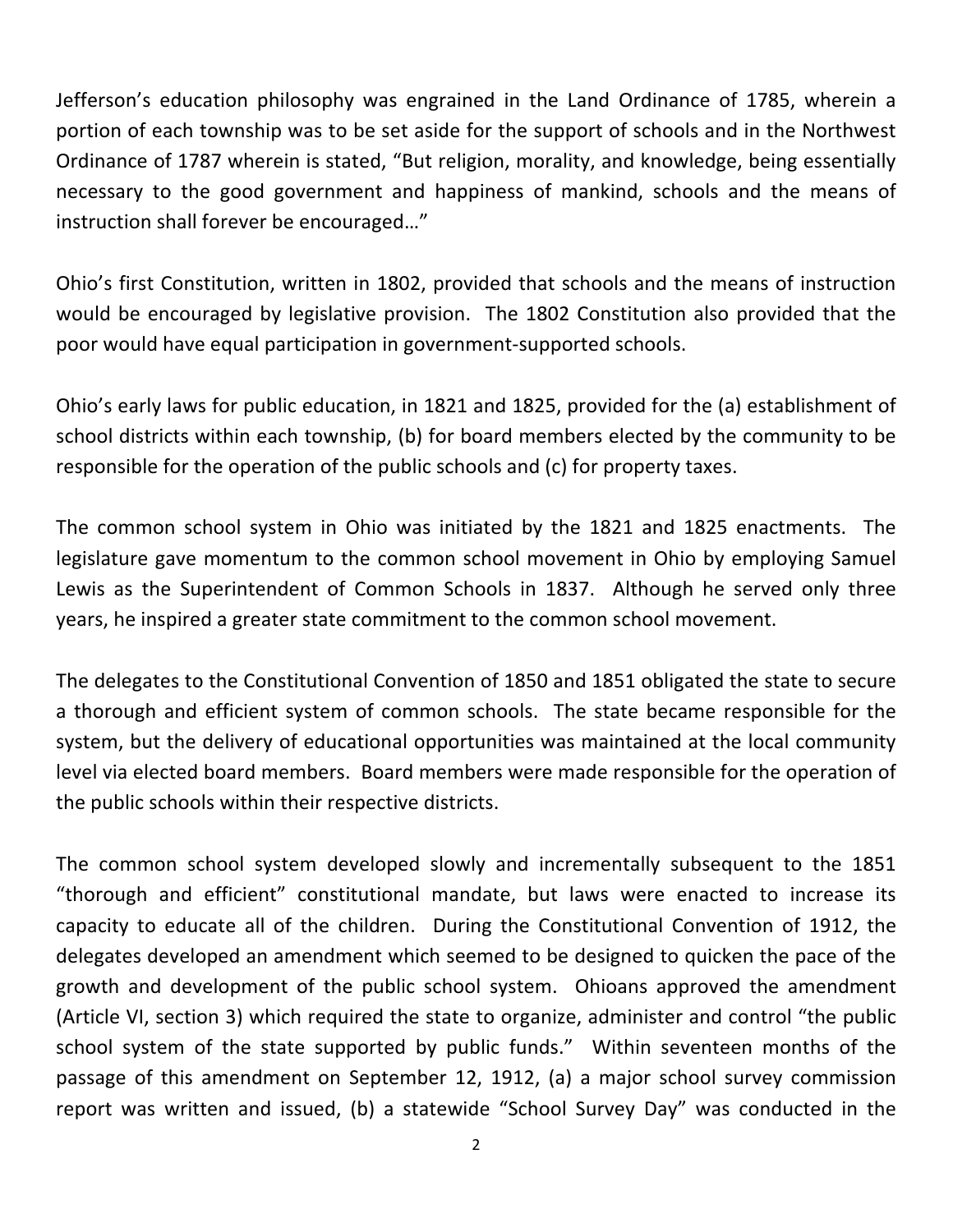school buildings across the state, (c) a two day citizens' education congress was held in Columbus and (d) four major education bills were enacted and signed by the governor.

The first school foundation program was enacted in 1935 which was funded by a three-cent sales tax. This program raised the state's contribution to public school expenditures from about 4 percent to 50 percent. The state's contribution to school expenditures slipped to 30 percent prior to the advent of the state income tax in the early 1970s. The income tax revenue boosted the state contribution to public school expenditures to the range of 42-45 percent where it has stayed since the 1980s. The percentage of the public school expenditures borne by local revenue has exceeded fifty in all but a couple of years since the beginning of Ohio statehood.

I refer your attention to document B entitled "Relevant methodologies for determining the cost of public education." A discussion of school funding must include numbers and formulas. But first, and most importantly, the discussion must focus on what compendium of educational programs, curricula and services is necessary for appropriate educational opportunities for all youth. Historically, public education programming has been predicated on a legislated amount of funding; hence, the funds appropriated have driven the educational opportunities and programming. This practice has resulted in great inadequacies and inequities in school funding and, thus, in educational opportunities. The rational approach is for the educational programming to define the money. The needs of students and what is expected from them must drive the funding.

Simply put, student needs should drive the funding and the funding should not drive student needs.

## *DeRolph* **Decisions – a Brief Summary by Attorney Nick Pittner**

 

The Ohio Supreme Court addressed the constitutionality of Ohio's school funding system four separate times in the *DeRolph* decisions.<sup>1</sup> In the first decision in 1997 (*DeRolph I*), the Court recognized that the Constitutional mandate of Section 2, Article VI of the Ohio Constitution imposes a direct obligation upon the State of Ohio to provide a "thorough and efficient system" for the public education for Ohio's children.

<sup>1</sup> Collectively, *DeRolph v. State* 78 Ohio St.3d 193 (*DeRolph I*), *DeRolph v. State* 89 Ohio St.3d 1 (*DeRolph II), DeRolph v. State* 93 Ohio St.3d 309 (*DeRolph III*) and *DeRolph v. State* 97 Ohio St.3d 434 (*DeRolph IV*).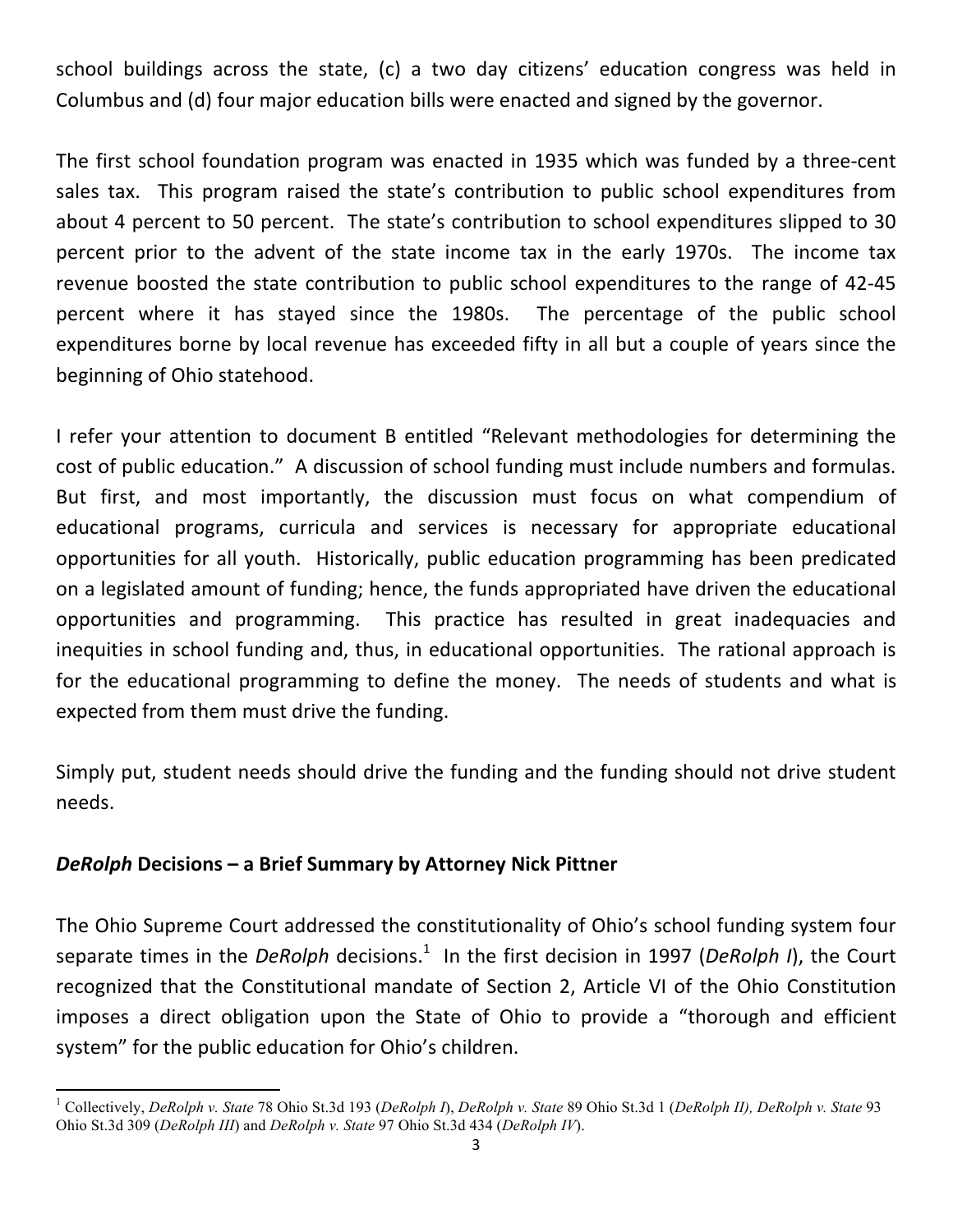"Section 2, Article VI of the Ohio Constitution requires the State to provide and fund a system of public education and includes an explicit directive to the General Assembly:

'The general assembly shall make such provisions, by taxation, or otherwise, as, with the income arising from the school trust fund, will secure a thorough and efficient system of common schools throughout the State \*\*\* .'" DeRolph *I*, at page 203

The Court went on to find that the constitutional mandate of Article VI was not being met, and that the laws then in place were unconstitutional. In reaching that conclusion, the Court noted as one of the primary deficiencies of the system, that the "formula amount" (provided by the school foundation program) has no real relation to what it actually costs to educate a pupil. *Id.* at 199. The Court went on to identify four features of the school funding system that required correction.

By our decision today, we send a clear message to lawmakers: The time has come to fix the system. Let there be no misunderstanding. Ohio's public school financing scheme must undergo a complete systematic overhaul. The factors which contribute to the unworkability of the system and which must be eliminated are:  $(1)$  the operation of the School Foundation Program; (2) the emphasis of Ohio's school  $[***47]$  funding system on local property tax; (3) the requirement of school districts borrowing through the spending reserve and emergency school assistance loan programs; and (4) the lack of sufficient funding in the General Assembly's biennium budget for the construction and maintenance of public school buildings. The funding laws reviewed today are inherently incapable of achieving their constitutional purpose. *Id.* at 212.

The Court then deferred the matter to the General Assembly to enact appropriate remedial legislation which was to be reviewed first by the trial court, and then by direct appeal to the Supreme Court. That review resulted in the Court's *DeRolph II* decision issued May 11, 2000. Justice Resnick, addressing the issue of overreliance on local property taxes, summarized the problem as follows:

"The inherent inequities of funding systems that rely too much on local property taxes not only are extremely difficult to rectify, but also run counter to our Constitution's explicit requirement for a *statewide* system of public schools. The valuation of local property has no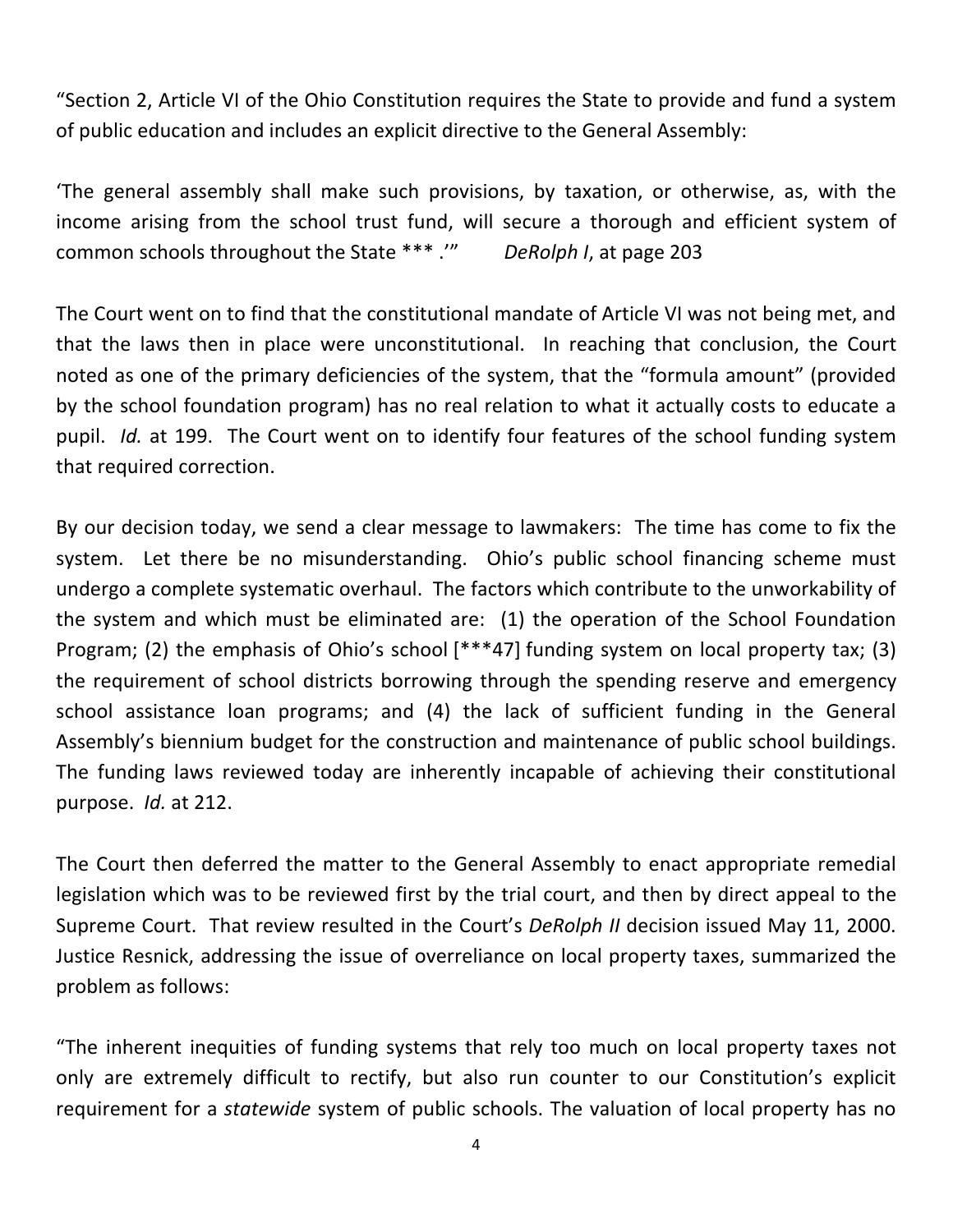connection whatsoever to the actual education needs of the locality, with the result that a system overreliant on local property taxes is by its very nature an arbitrary system that can never be totally thorough or efficient."

### DeRolph II at 8.

The Court, after a thorough analysis of the legislative changes offered in response to *DeRolph* I, concluded:

"At the present time, it is apparent to us that, despite the past and present efforts of Governor Taft and our General Assembly, the mandate of the Constitution has not yet been fulfilled. \*\*\*

The process must continue. The **most glaring weakness** in the state's attempts to put in place a thorough and efficient system of education is the failure to specifically address the overreliance on local property taxes. If this problem is not rectified, it will be virtually impossible for the revised school funding system to be characterized as thorough and efficient. *Id.* at 36."

Having twice-mandated that the General Assembly reform Ohio's school funding laws to no avail, the Court offered a compromise solution in *DeRolph* III, one which would have approved a new funding formula with changes specified by the Court. The State moved for reconsideration and that Motion was granted, thus setting the stage for the Court's fourth and final *DeRolph* decision.

The *DeRolph IV* decision was issued on Dec. 11, 2002. In that decision, the Supreme Court vacated its *DeRolph III* decision and reinstated *DeRolph I* and *DeRolph II* as the law of the case ruling, once again, that "[t]he current school-funding system is unconstitutional." DeRolph IV at 435. "Accordingly, we direct the General Assembly to enact a school-funding scheme that is thorough and efficient, as explained in *DeRolph I, DeRolph II* and the accompanying concurrences." *Id.* Paramount among the items to be changed, was the system's overreliance on local property taxes as revenue source of school funding. "The overreliance on local property taxes is the fatal flaw that until rectified, will stand in the way of constitutional compliance." DeRolph IV at 438. Resnick, J. concurring.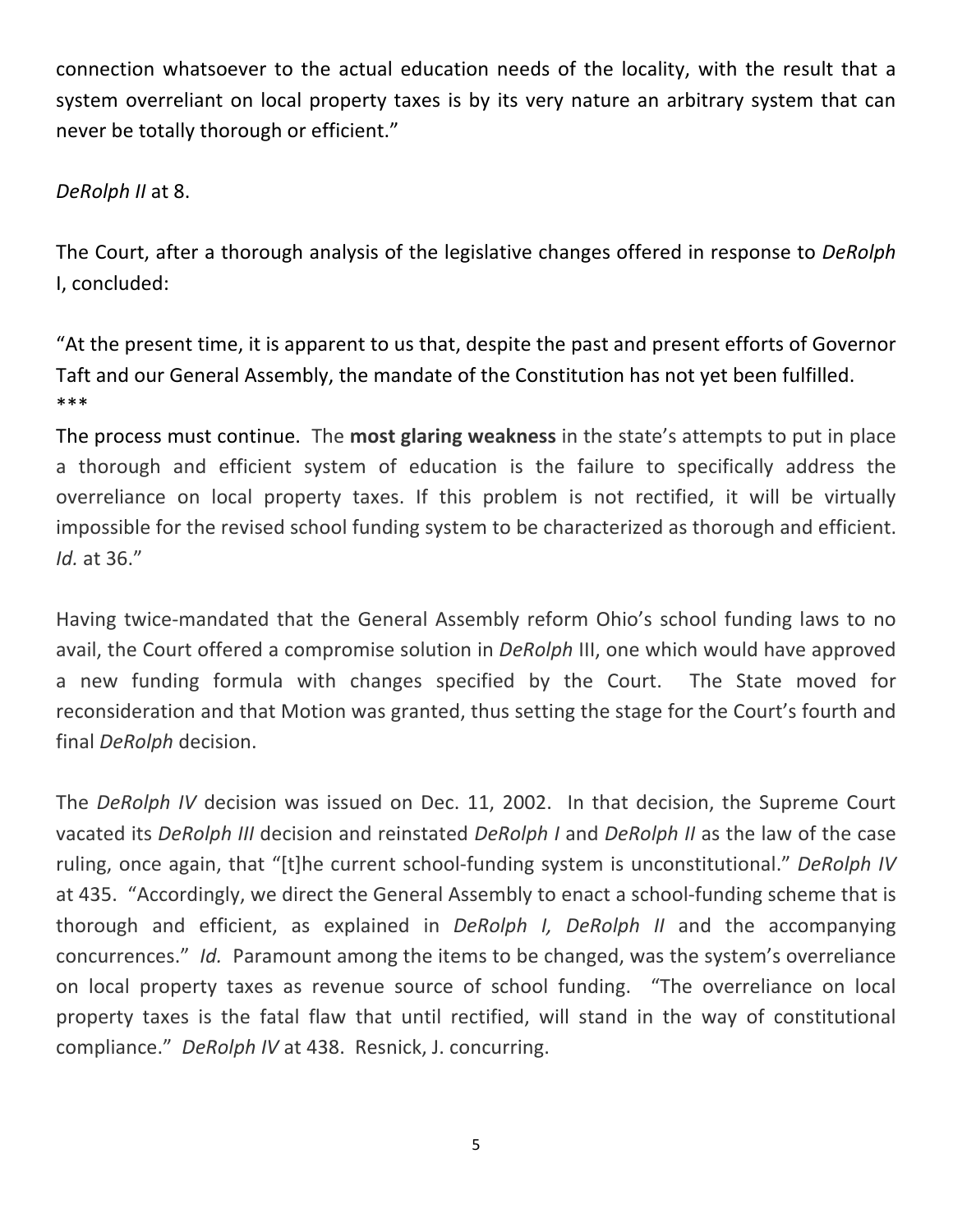While some aspects of the *DeRolph* decisions have been addressed, the paramount flaws in Ohio's school-funding system have not. First, there remains no connection between the amount of state funds allocated to Ohio's public schools and the cost of the educational opportunities those schools are charged with providing. Second, the overreliance on local property taxes as a revenue source continues unabated.

#### Lessons Learned

The Supreme Court's decisions clearly establish two principles of paramount importance to Ohio's future. First, the obligation to provide a thorough and efficient system of public education is imposed directly on the State by the Ohio Constitution. Ohio's children should not be deprived of their right to public education by the circumstances of the school district in which they happen to live. Second, the current system, essentially the same system reviewed by the Court in the *DeRolph* decisions, lacks two fundamental provisions. There is no connection between the amount of state funds allocated to a school district and the cost of providing educational opportunities for pupils. In addition, the current system remains overreliant on local property taxes as a funding source. That circumstance serves to perpetuate the disparities in educational opportunity between "rich" and "poor" school districts. For example, one mill of local property taxes will produce annual revenue of \$45.80 in the "poorest" school district and \$740.54 in the "wealthiest", a ratio of over 16 to 1.<sup>2</sup>

We should also understand that Ohio had a "constitutional crisis" over enforcement of the DeRolph mandates. The Court's directives were clear and unmistakable. The General Assembly's response was grossly inadequate, consisting of nothing more than "nibbling at the edges" of the problem.<sup>3</sup> The Supreme Court blinked, by not retaining jurisdiction for the enforcement of its orders. The "face-off" was resolved, but the core failings of the system remain in effect today. As a result, many of Ohio's children continue to be deprived of the Constitutional promise of a thorough and efficient system of public education.

Section 2, Article VI of the Ohio Constitution is clear and needs no revision. What is needed are specific standards by which compliance with the mandates of Section 2, Article VI can be measured and enforced. In that regard, the proposed Constitutional Amendment language

<u> 1989 - Johann Stein, markin film yn y breninn y breninn y breninn y breninn y breninn y breninn y breninn y b</u>

<sup>&</sup>lt;sup>2</sup> As measured by assessed tax valuation per pupil. Campbell City School District is lowest, with an assessed valuation of \$45,805 and Danbury Local is highest with an assessed valuation per pupil of \$740,508. <sup>3</sup> *DeRolph IV* at 435.